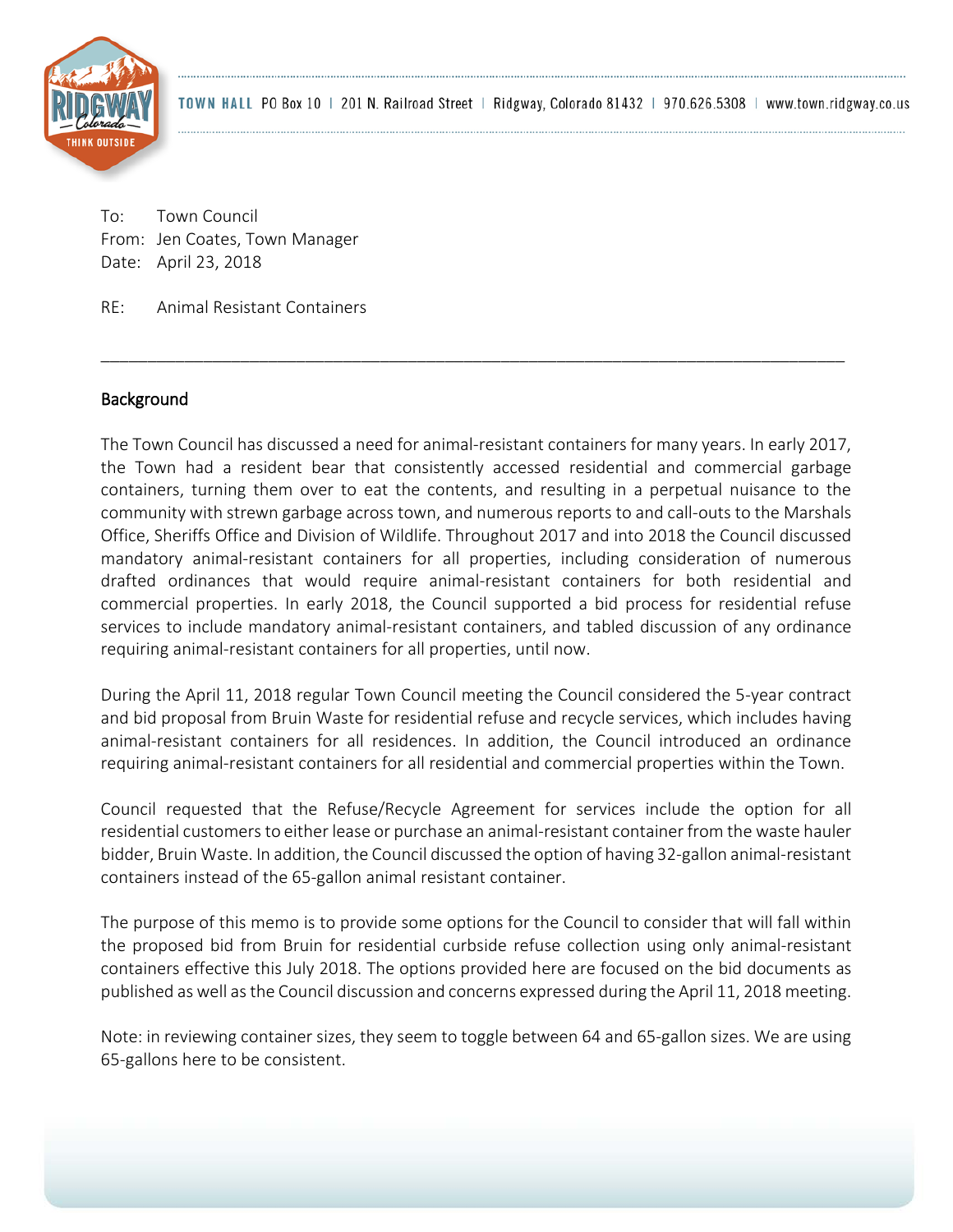

### Analysis

During the April 11 meeting, the Council discussion focused on the ability of all residents to lease or purchase an animal-resistant container, and the ability of all residents to choose between a 32-gallon animal-resistant container and a 65-gallon animal-resistant container. In follow up to that meeting, staff met with the Bidder to discuss these 2 components of any contract for residential refuse pickup services.

\_\_\_\_\_\_\_\_\_\_\_\_\_\_\_\_\_\_\_\_\_\_\_\_\_\_\_\_\_\_\_\_\_\_\_\_\_\_\_\_\_\_\_\_\_\_\_\_\_\_\_\_\_\_\_\_\_\_\_\_\_\_\_\_\_\_\_\_\_\_\_\_\_\_\_\_\_\_\_\_

## 1. Lease or Purchase

Bruin proposed leasing all containers or providing all containers for purchase. Bruin is amenable to offering both options for residential properties: monthly lease or one-time purchase.

If the lease and purchase are both offered as options, Town staff will need to reach out to the community in early May and request that all 400+ residential properties commit to either a purchase or lease of an animal-resistant container to be provided by Bruin and delivered to each residence. Our plan at this time is to include a card and a self-addressed, stamped envelop to all 400+ residences, requesting each residence select lease or purchase. In addition, we plan to note that if no response is received by a certain date (planned to be May 14), the residence will be provided with the lease option. Once the containers are ordered by Bruin, no changes to the options are allowed as Bruin will order a specific color container with the Bruin logo for leases and another color without any logo for purchases. Bruin will commit to the purchase once the Town has provided the number of lease and purchase containers along with the address for each container. In order to coincide with the new waste contract and service rate, we are proposing the number of lease options and purchase options be provided to Bruin the week of May 14.

The Town will bill and collect the lease and purchase amounts from all residents and remit those amounts to Bruin Waste as a pass through billing and payment. With the current contract, customers lease directly from Bruin and purchase their own containers. This new lease/purchase option will require a new tracking and billing component for the Town, which we are working on now.

The Bruin bid proposes \$157.36 for the purchase price and \$7.33/month for the lease rate for a 65-gallon animal-resistant container.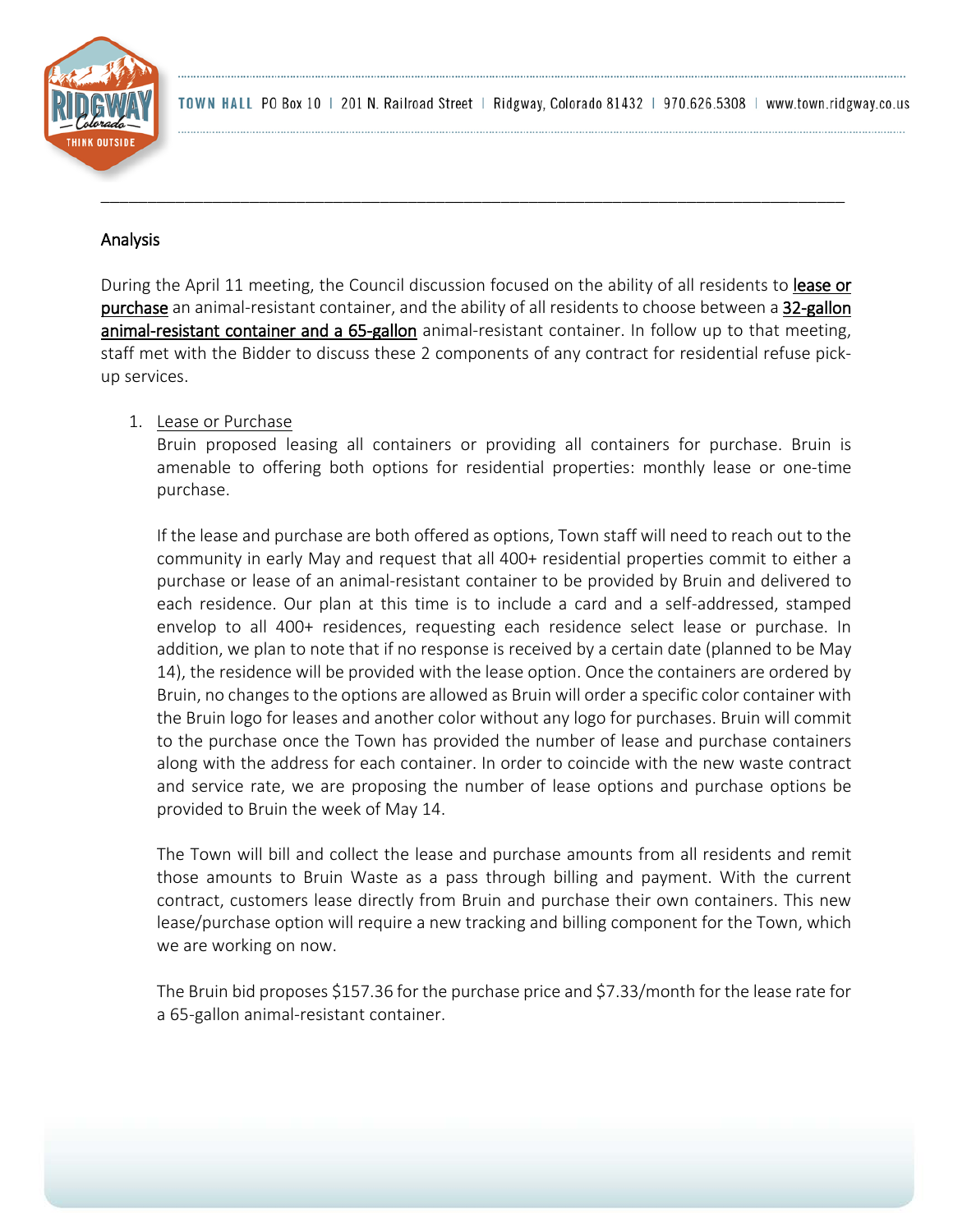

The Council discussed requiring residents to purchase and acquire their own container, instead of containers being provided by Bruin. A quick online search shows the Toter 65-gallon container to cost \$212.73 (it is currently on sale from the original cost of \$287.32 at Walmart). For those unable to pick-up the container or who do not have a vehicle that could accommodate a pickup for that size of container (the web indicates free pickup is not available) it is advertised for delivery at an added cost of \$163.12. Total cost to the customer for the container and delivery would be \$375.85 for one, 65-gallon animal-resistant Toter container. Amazon is advertising the same container at \$308.13 with free shipping for Amazon Prime members. We were not able to quickly find a retail price online for the Otto 65-gallon animal-resistant container, but did find the 95-gallon container at Home Depot for \$299, excluding delivery and taxes. Non-mechanical containers such as the Bearicuda screw top containers are more affordable although they rely on users to be diligent in securing the lids as they are not self-latching and that frequently results in it being a non-animal resistant container. In addition, the Bearicuda cans are not chew-proof or resistant to chewing like the Otto and Toter containers. While the Bearicuda containers are certified by the Living With Wildlife Foundation, it is not clear that they meet the specifications in the new ordinance that the Council introduced on April 11, 2018 regarding achieving a passing rating of the Interagency Grizzly Bear Committee as being bear resistant for 60 minutes. There may be other pricing and containers available, but this was a quick search to get an idea of cost for individual purchasing.

#### Request for direction: The Town Council may consider (assuming 65-gallon container):

- a) Bruin leases all containers to all residents at a cost of \$7.33 / month;
- b) Bruin provides all containers to all residents at a one-time cost of \$157.36;
- c) Bruin provides all containers for lease or purchase (resident's choice), at same cost (\$7.33/month lease or \$157.36 purchase).
- 2. Container Size and Type

The bid for services includes only a 65-gallon animal-resistant container for lease or purchase. The bidder has indicated that this is the least cost, most-effective polycart on the market today and is the Toter brand polycart container with the top finger-latch that has an automatic closing mechanism to insure all containers close and lock as designed in order to meet the intent of the animal-resistant container. They do not require any additional latching or securing any manual mechanisms, which would compromise the animal-resistant feature.

Bruin has shared that there is a 32-gallon animal-resistant container that meets the specifications in the Town Request for Proposals and introduced ordinance. It is manufactured by Otto and has a self-latching finger latch on the front of the container at a cost of just over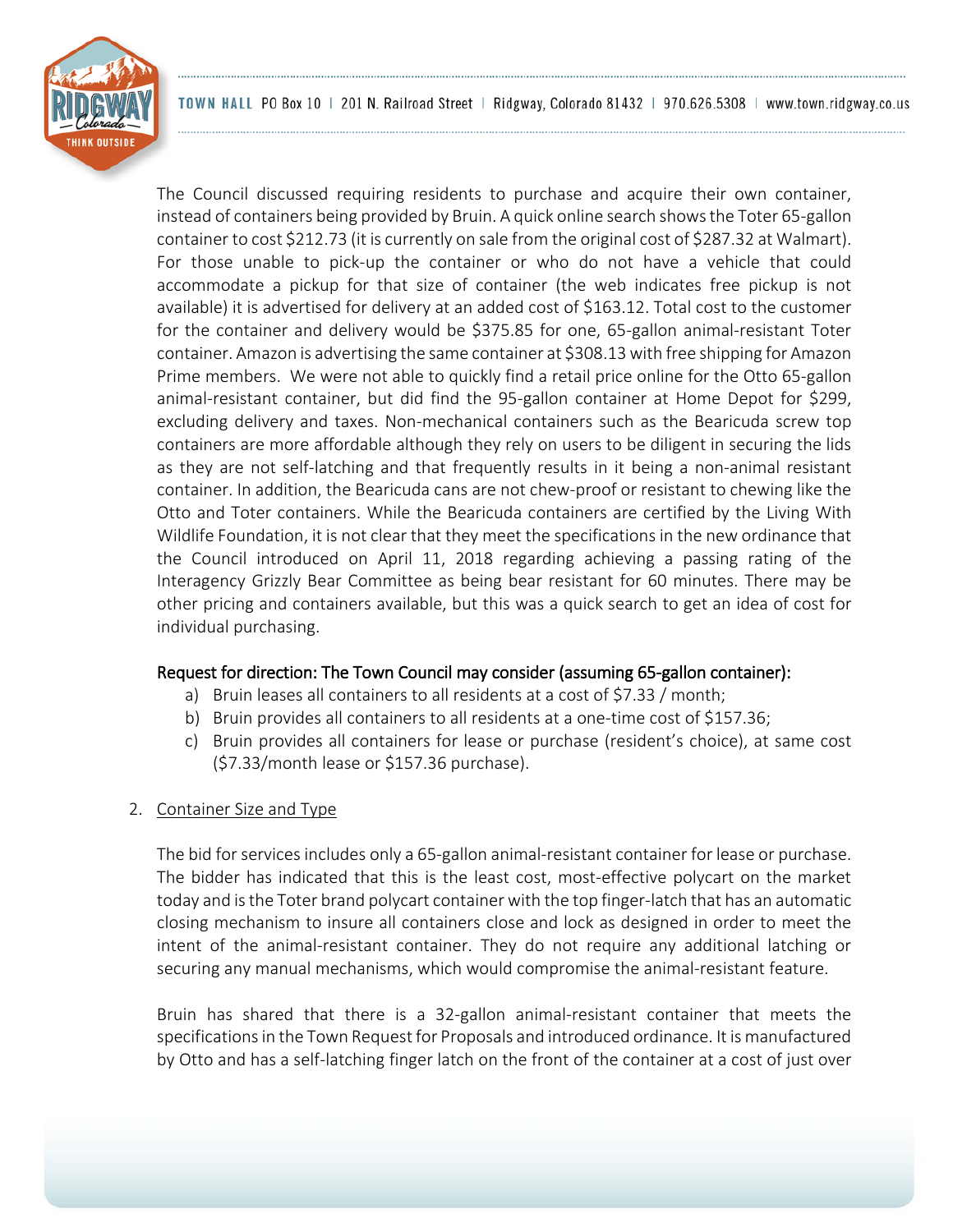

\$200 each. This smaller sized container costs more than the larger 65-gallon Toter container. Customers using more than 32 gallons of trash per week (up to 96 gallons) would need to purchase 2 or 3 of these containers at a cost of \$400 (2 containers) or \$600 (3 containers) total. Otto also manufactures 65-gallon containers, which are much more expensive than the Toter 65-gallon containers at more than \$200 each, as the 32-gallon Otto containers are \$200.

The base cost of service with the 32-gallon animal-resistant container may remain close to the same bid price at \$16.15 for up to 65-gallons; however, Bruin has requested an opportunity to re-evaluate the service rate if this is to be considered.

| <b>Cart Specifications</b> |                   |                  |                 |                                |
|----------------------------|-------------------|------------------|-----------------|--------------------------------|
| <b>MODEL</b>               | <b>HEIGHT</b>     | <b>WIDTH</b>     | <b>DEPTH</b>    | <b>LOAD RATING<sup>®</sup></b> |
| 95 GAL, BS                 | $45\frac{3}{8}$ " | $27 \frac{1}{2}$ | $33^{1/4"$      | 340 LBS.                       |
| 65 GAL, BS                 | $42\frac{3}{8}$ " | $25\frac{1}{2}$  | $29\frac{1}{2}$ | 230 LBS.                       |
| 32 GAL, BS                 | $38 \frac{1}{2}$  | 19"              | $22^{1/4"}$     | 120 LBS.                       |

Various cart specifications for the 32, 65 and 95-gallon Otto brand carts are as follows:

The 65-gallon Otto animal-resistant container is approximately 4" taller, 6.5" wider and 7" deeper than the 32-gallon container.

Toter specifications for the 65-gallon container are: 31.5" x 24.8" x 42.5", which is very similar to the Otto brand 65-gallon container. The Toter container weighs 45 lbs. and the Otto container weighs 42.5 lbs. Both containers have wheels and a handle for movement.

In reviewing this option for a smaller container, Bruin shared the following information regarding the average volume of residential waste in Ridgway:

- o 30% of residences have an average of up to 32 gallons of trash per week (one 32-gallon container)
- o 50% of residences have an average of up to 65 gallons of trash per week (up to two, 32-gallon containers)
- o 20% of residents have an average of more than 65 gallons of trash per week (up to three, 32-gallon containers)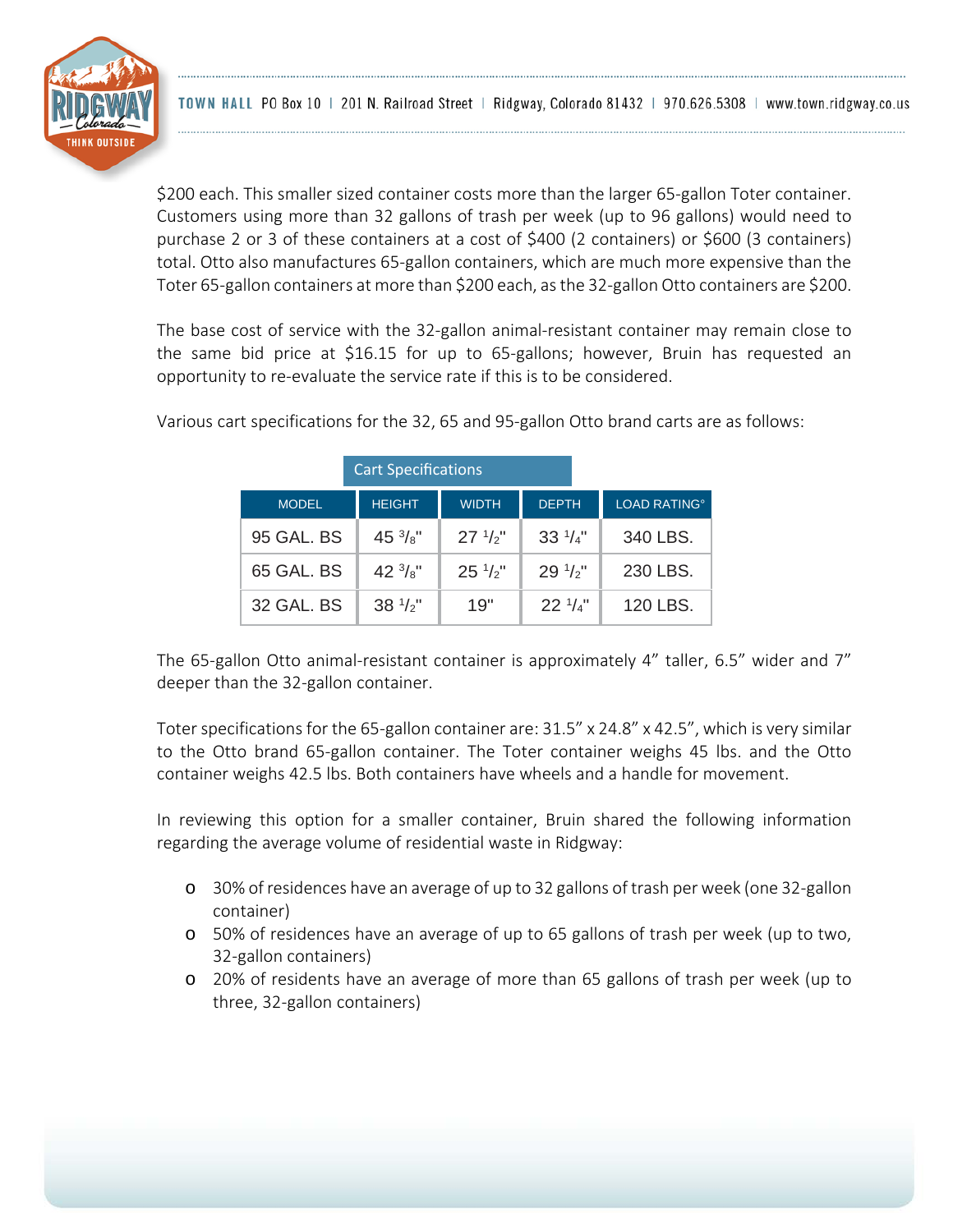

In summary, approximately 70% of Ridgway residences have more than 32-gallons of trash on average, per week. 50% of the residences would need to purchase 2, \$200 containers (\$400) and 20% of residents would need to purchase 3, \$200 containers (\$600).

Bruin will not offer the option to buy or lease 32-gallon and 65-gallon containers. The Town will need to select one size for lease or purchase, either 32-gallon or 65-gallon containers.

Bruin submitted their proposal on the 65-gallon container based on various inputs, primarily that 70% of residences in Ridgway have more than 32 gallons of waste on average each week in 2018.

Bruin will not consider providing the screw top animal-resistant containers, primarily for 2 reasons: user error frequently renders the container to not be animal-resistant, and the labor involved with his employees having to unscrew each lid x 400+ containers is excessive.

One additional container that Bruin would consider offering is the Grizzly container, which holds 65-gallons of waste and has a cost of \$230. This would be an option alternative to the finger latch, if that is desired. The service rate in the bid would remain the same with this container option.

If Council is inclined to look at any container other than the 65-gallon animal resistant container, Bruin has indicated they will need to update their bid pricing.

#### Request for direction: the Town Council may consider:

- a) Providing all 32-gallon Otto containers at a cost of  $\sim$ \$200 per container (need to confirm cost with Otto and then get new bid price from Bruin on lease/purchase);
- b) Providing all 65-gallon Otto containers at a cost of >\$200 per container (need to confirm cost with Otto and then get new bid price from Bruin on lease/purchase);
- c) Provide all 65-gallon Toter (finger latch) containers at the bid price of \$157.36 for purchase or \$7.33/month for lease;

# Summary

Lease or Purchase: Bruin has offered a lease or purchase option with this new contract. Town Staff will need to reach out to all residential properties and confirm the preference of leasing or purchasing. Lease-purchase is not an option for Bruin. Staff plans to commence this work in early May with the utility billing, and complete the work by May  $14<sup>th</sup>$  in order to provide numbers to Bruin for ordering and deliver in July. Staff is proposing that to insure compliance

\_\_\_\_\_\_\_\_\_\_\_\_\_\_\_\_\_\_\_\_\_\_\_\_\_\_\_\_\_\_\_\_\_\_\_\_\_\_\_\_\_\_\_\_\_\_\_\_\_\_\_\_\_\_\_\_\_\_\_\_\_\_\_\_\_\_\_\_\_\_\_\_\_\_\_\_\_